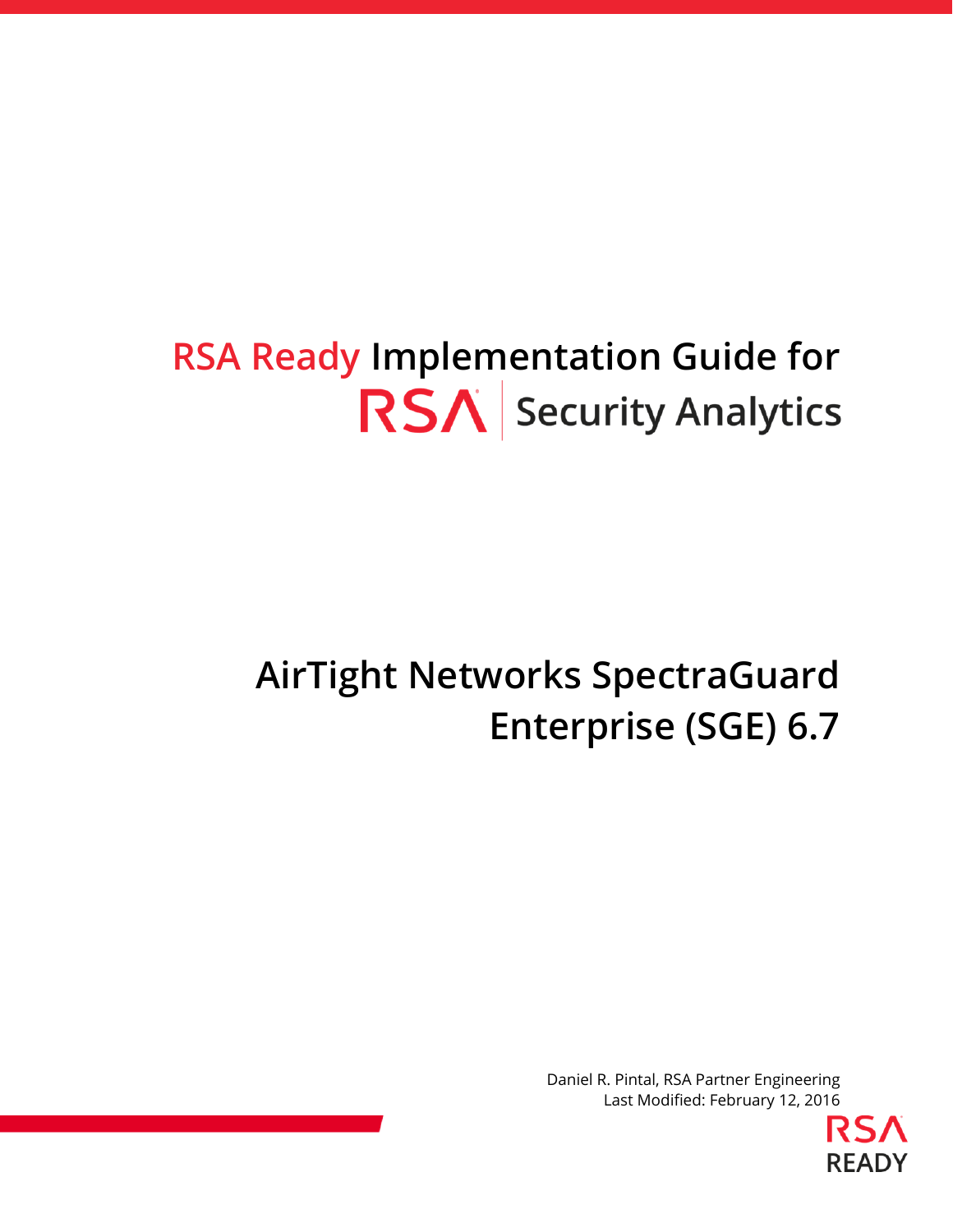

# **Solution Summary**

AirTight Networks SpectraGuard Enterprise (SGE) enables enterprises to protect both wired and wireless networks and mobile client security from wireless vulnerabilities. AirTight delivers threat monitoring and automatic intrusion prevention and manages wireless network performance for maximum capacity and uptime. SpectraGuard Enterprise protects organizations from emerging threats including comprehensive 802.11n rogue APs, Multi-Pot threats, Denial of Service, and WEP cracking attacks. By integrating with RSA Security Analytics, SGE log activity can be used in an effective security log management solution for real-time alerting, correlated rules and events, and scheduled reporting.



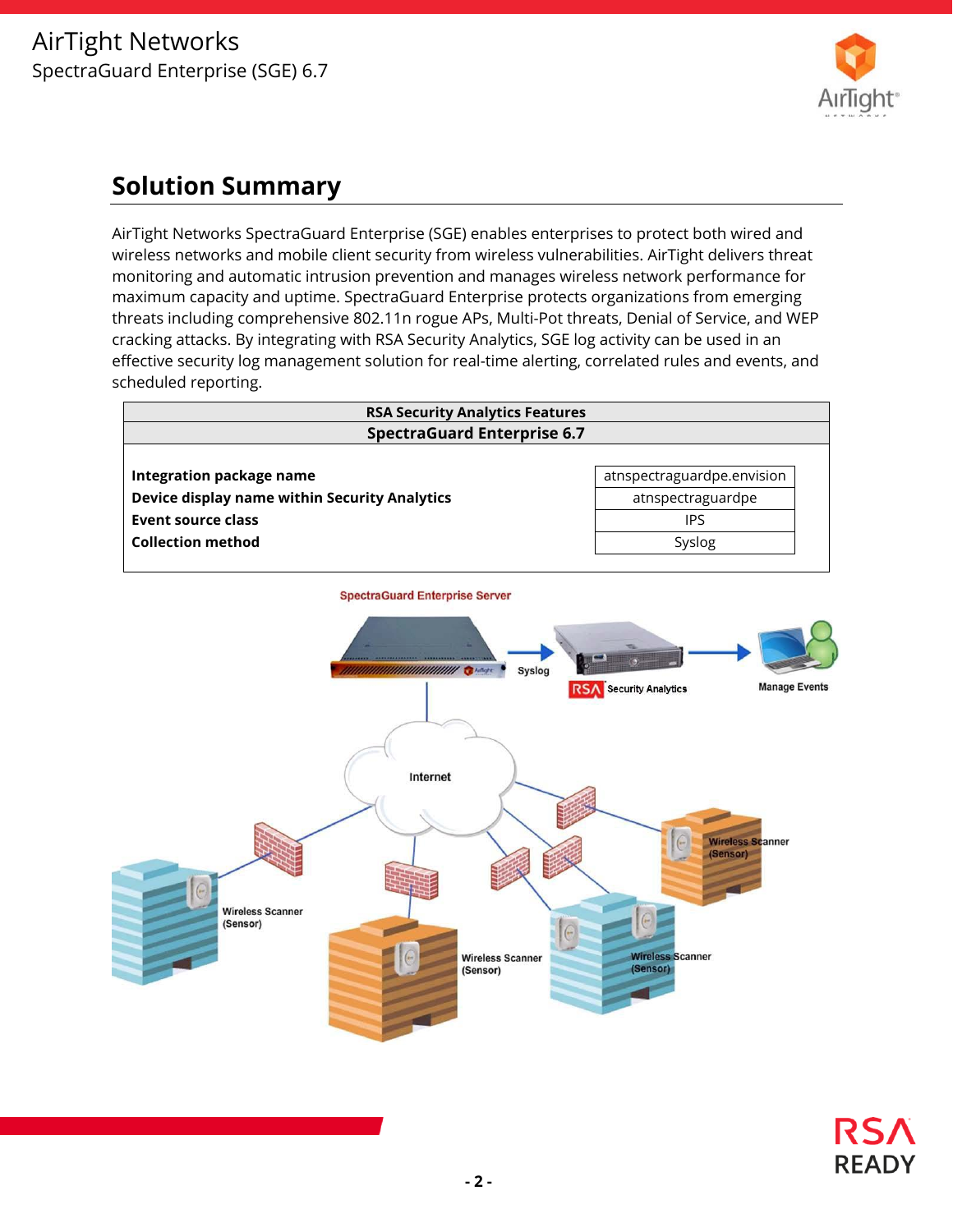

# **RSA Security Analytics (SA) Community**

The RSA Security Analytics (SA) Community is an online forum for customers and partners to exchange technical information and best practices with each other. The forum also contains the location to download the SA Integration Package for this guide. All Security Analytics customers and partners are invited to register and participate in the **RSA Security Analytics Community**.

Once you have downloaded the SA Integration Package, the next steps are to deploy this on all log decoders. For steps to disable or remove the Security Analytics Integration Package, please refer to the **Appendix** of this Guide.

The RSA Security Analytics package consists of the following files:

| <b>Filename</b>            | <b>File Function</b>                                          |
|----------------------------|---------------------------------------------------------------|
| atnspectraguardpe.envision | SA package deployed to parse events from device integrations. |
| atnspectraguardpe.xml      | A copy of the device xml contained within the SA package.     |
| table-map-custom.xml       | Enables Security Analytics variables disabled by default.     |
|                            |                                                               |

# **Release Notes**

| <b>Release Date</b> | <b>What's New In This Release</b>                                       |
|---------------------|-------------------------------------------------------------------------|
| 12/02/2013          | Initial support for AirTight Networks SpectraGuard Enterprise (SGE) 6.7 |
| 2/12/2016           | SA 10.5 support                                                         |
|                     |                                                                         |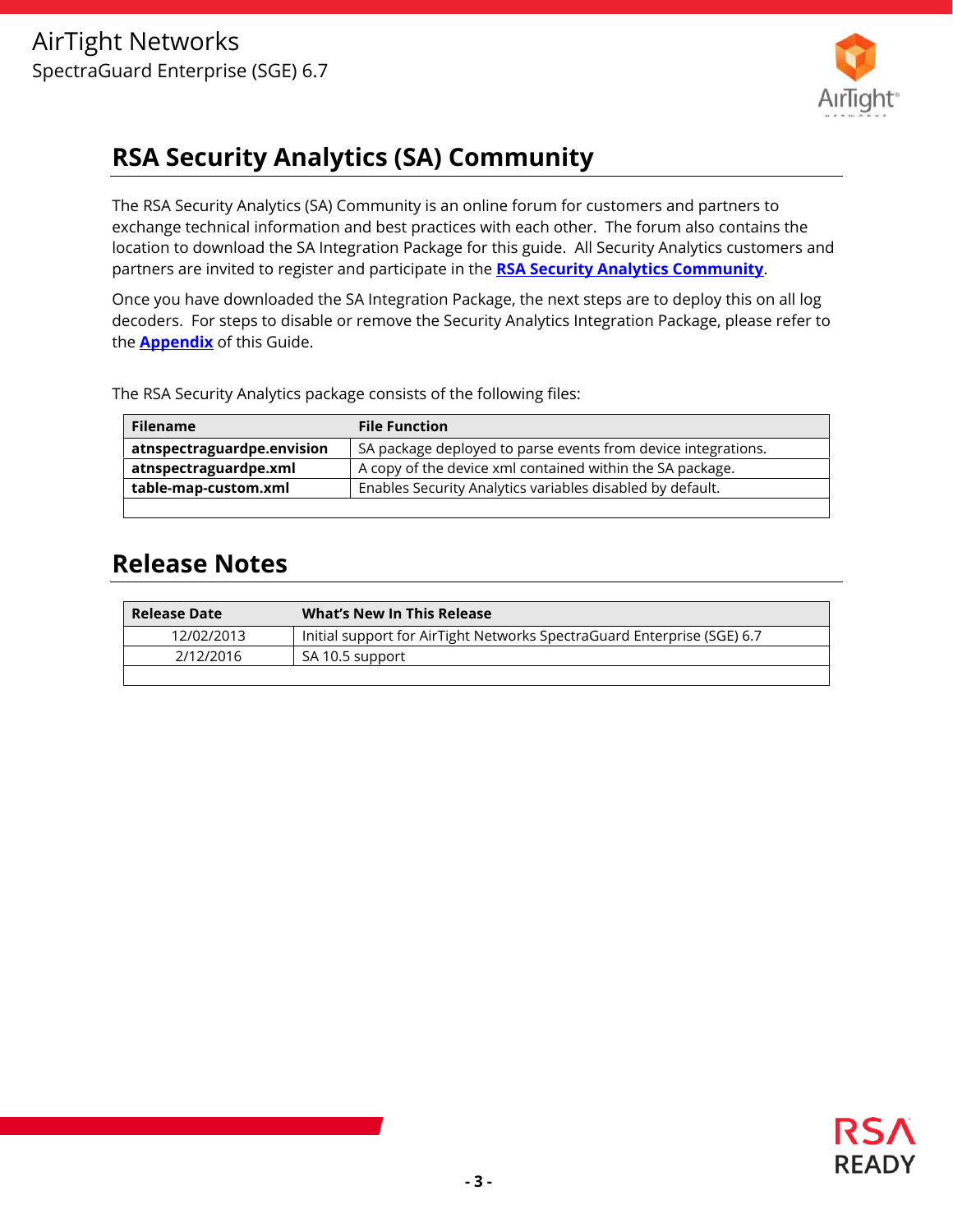

# **RSA Security Analytics Configuration**

## *Before You Begin*

This section provides instructions for configuring the AirTight Networks SpectraGuard Enterprise (SGE) with RSA Security Analytics. This document is not intended to suggest optimum installations or configurations.

It is assumed that the reader has both working knowledge of all products involved, and the ability to perform the tasks outlined in this section. Administrators should have access to the product documentation for all products in order to install the required components.

All AirTight Networks SpectraGuard Enterprise (SGE) components must be installed and working prior to the integration. Perform the necessary tests to confirm that this is true before proceeding.

> **Important: The configuration shown in this Implementation Guide is for example and testing purposes only. It is not intended to be the optimal setup for the device. It is recommended that customers make sure AirTight Networks SpectraGuard Enterprise (SGE) is properly configured and secured before deploying to a production environment. For more information, please refer to the AirTight Networks SpectraGuard Enterprise (SGE) documentation or website.**

# *Deploy the enVision Config File*

In order to use RSA Partner created content, you must first deploy the *Envision Config File* from the **Security Analytics Live** module. Log into Security Analytics and perform the following actions:

> **Important: Using this procedure will overwrite the existing table\_map.xml.**

- 1. From the Security Analytics menu, select **Live > Search**.
- 2. In the keywords field, enter: **Envision**.
- 3. Security Analytics will display the **Envision Config File** in Matching Resources.
- 4. Select the checkbox next to **Envision Config File**.

| <b>O</b> Live   | <b>Q</b> Search |        | <b><i></i></b> ≮ Configure <b>N</b> Feeds |                             |                                                                   |                    |                       |                                               |
|-----------------|-----------------|--------|-------------------------------------------|-----------------------------|-------------------------------------------------------------------|--------------------|-----------------------|-----------------------------------------------|
| Search Criteria |                 |        |                                           | <b>Matching Resources</b>   |                                                                   |                    |                       |                                               |
| Keywords        |                 |        |                                           |                             | ■ Show Results ©   ■ Details [8] Deploy > Subscribe   ※ Package © |                    |                       |                                               |
| envision        |                 |        | Subscribed Name                           |                             | Created                                                           | Updated            | Type                  | Description                                   |
| Resource Types  |                 |        | $\vee$ yes                                | <b>Envision Config File</b> | 2014-03-07 11:50 AM                                               | 2015-12-14 7:53 AM | <b>RSA Log Device</b> | This file is used to update the Log Device ba |
|                 |                 | $\sim$ |                                           |                             |                                                                   |                    |                       |                                               |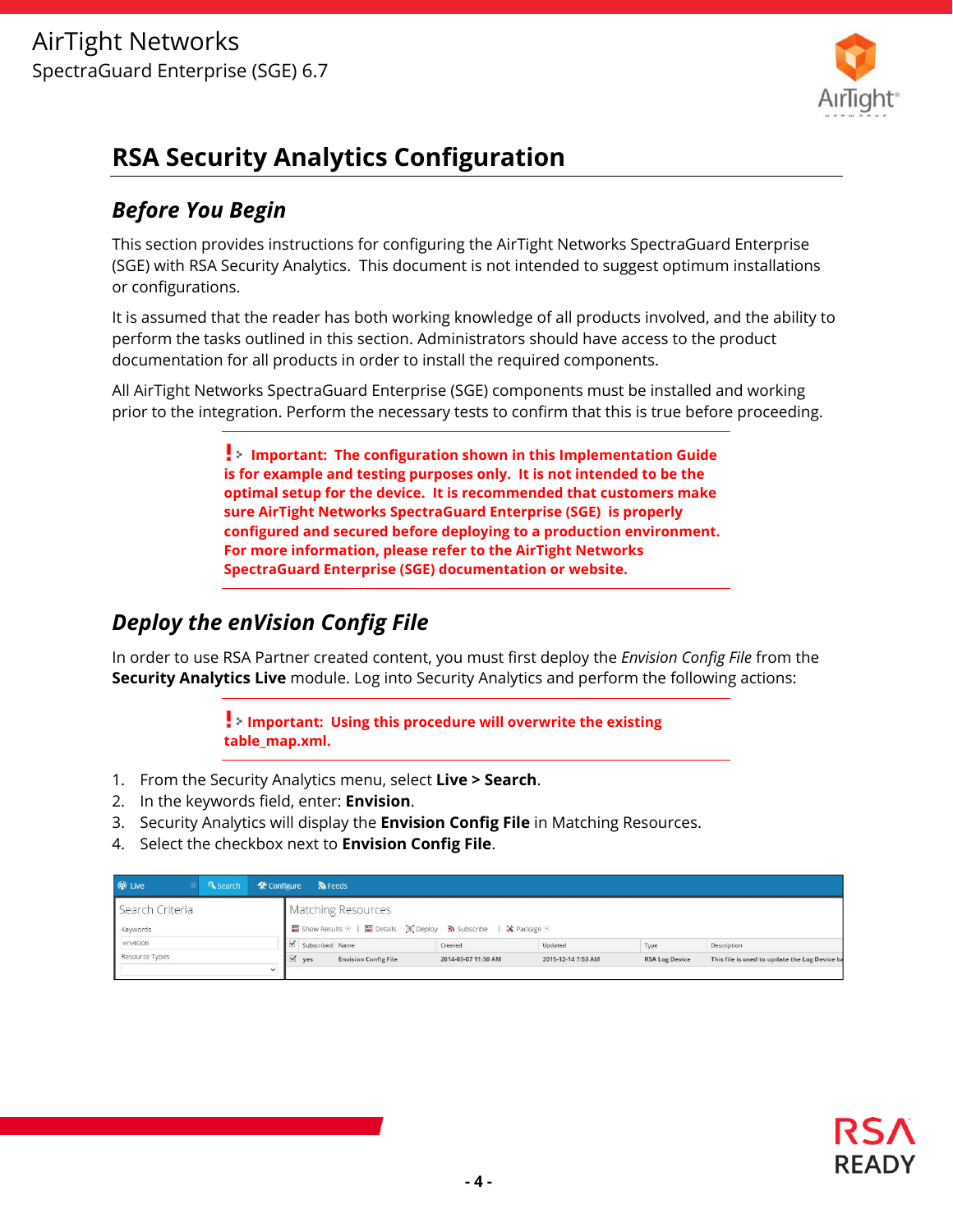

5. Click **Deploy** in the menu bar.

| <b>W</b> Live   | <b>Q</b> Search |              | <b>K</b> Configure <b>N</b> Feeds |                             |                                                                                   |                    |                       |                                               |
|-----------------|-----------------|--------------|-----------------------------------|-----------------------------|-----------------------------------------------------------------------------------|--------------------|-----------------------|-----------------------------------------------|
| Search Criteria |                 |              |                                   | <b>Matching Resources</b>   |                                                                                   |                    |                       |                                               |
| Keywords        |                 |              |                                   |                             | ■ Show Results ©   ■ Details <sup>2</sup> Deploy <b>A</b> Subscribe   ※ Package © |                    |                       |                                               |
| envision        |                 |              | Subscribed Name                   |                             | Created                                                                           | Updated            | Type                  | Description                                   |
| Resource Types  |                 |              | $\vee$ yes                        | <b>Envision Config File</b> | 2014-03-07 11:50 AM                                                               | 2015-12-14 7:53 AM | <b>RSA Log Device</b> | This file is used to update the Log Device ba |
|                 |                 | $\checkmark$ |                                   |                             |                                                                                   |                    |                       |                                               |

#### 6. Select **Next**.

| Deployment Wizard           |                       |               |                       |  |
|-----------------------------|-----------------------|---------------|-----------------------|--|
| <b>Resources</b>            | Services              | Review        | Deploy                |  |
| Total resources: 1          |                       |               |                       |  |
| <b>Resource Names</b>       | <b>Resource Type</b>  | Dependency of |                       |  |
| <b>Envision Config File</b> | <b>RSA Log Device</b> |               |                       |  |
|                             |                       |               |                       |  |
|                             |                       |               |                       |  |
|                             |                       |               |                       |  |
|                             |                       |               |                       |  |
|                             |                       |               |                       |  |
|                             |                       |               |                       |  |
|                             |                       |               |                       |  |
|                             |                       |               |                       |  |
|                             |                       |               |                       |  |
|                             |                       |               |                       |  |
|                             |                       |               |                       |  |
|                             |                       |               | Cancel<br><b>Next</b> |  |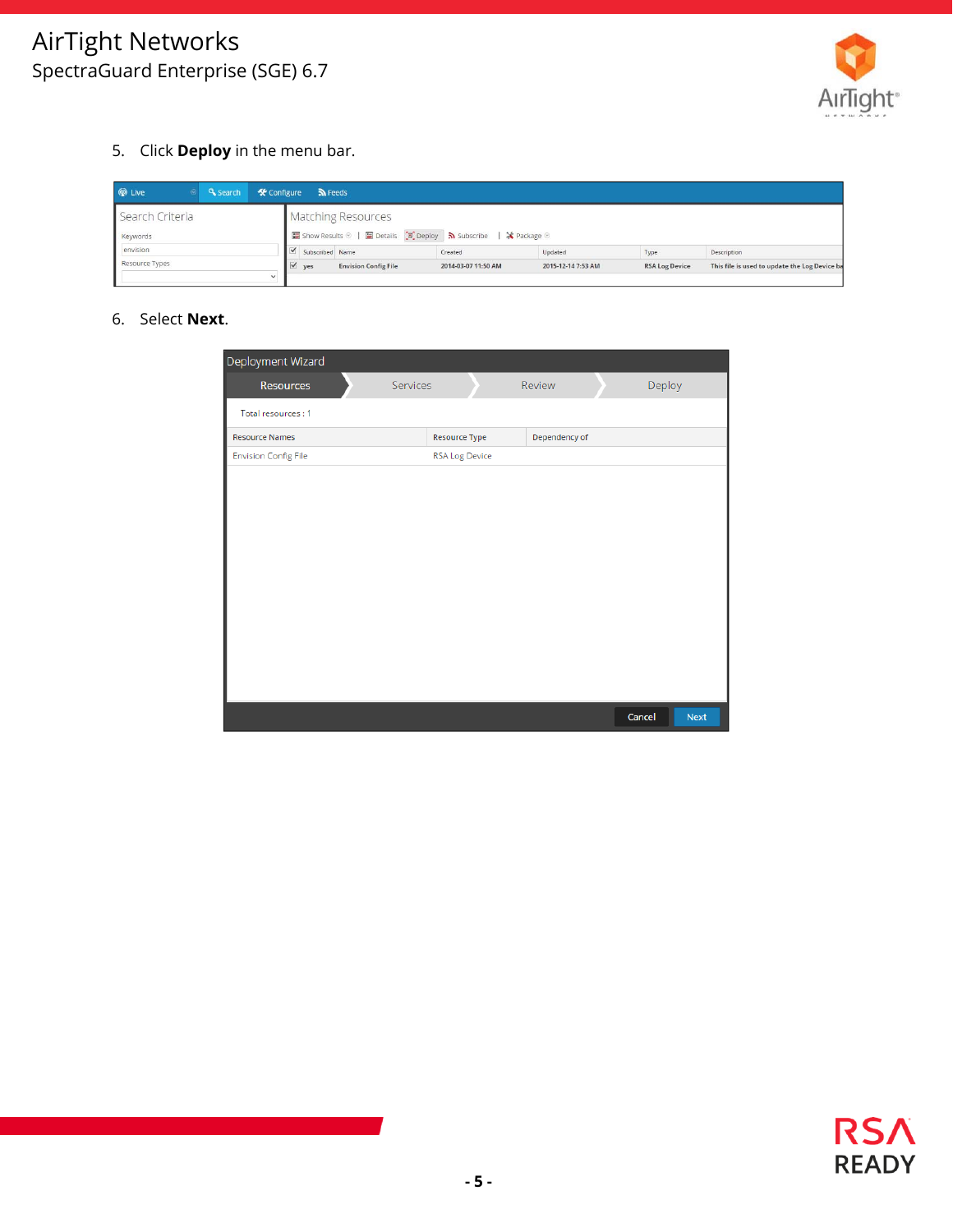## AirTight Networks SpectraGuard Enterprise (SGE) 6.7



7. Select the **Log Decoder** and select **Next**.

|                         | Deployment Wizard   |                 |                    |                         |  |  |  |  |  |
|-------------------------|---------------------|-----------------|--------------------|-------------------------|--|--|--|--|--|
|                         | Resources           | <b>Services</b> | Review             | Deploy                  |  |  |  |  |  |
|                         |                     |                 |                    |                         |  |  |  |  |  |
| Services                | Groups              |                 |                    |                         |  |  |  |  |  |
|                         | Name                |                 | Host               | <b>Type</b>             |  |  |  |  |  |
|                         | SA - IPDB Extractor |                 | <b>SA</b>          | <b>IPDB</b> Extractor   |  |  |  |  |  |
| $\overline{\mathsf{v}}$ | vm3099_log_Decoder  |                 | vm3099_log_Decoder | <b>Log Decoder</b>      |  |  |  |  |  |
|                         |                     |                 |                    |                         |  |  |  |  |  |
|                         |                     |                 |                    |                         |  |  |  |  |  |
|                         |                     |                 |                    |                         |  |  |  |  |  |
|                         |                     |                 |                    |                         |  |  |  |  |  |
|                         |                     |                 | Cancel             | Previous<br><b>Next</b> |  |  |  |  |  |

**Important: In an environment with multiple Log Decoders, deploy the Envision Config File to each Log Decoder in your network.** 

8. Select **Deploy**.

L

| Deployment Wizard |                    |                             |        |                           |  |  |  |  |
|-------------------|--------------------|-----------------------------|--------|---------------------------|--|--|--|--|
| Resources         |                    | Services                    | Review | Deploy                    |  |  |  |  |
|                   |                    |                             |        |                           |  |  |  |  |
| Service           | Service Type       | <b>Resource Name</b>        |        | <b>Resource Type</b>      |  |  |  |  |
| vm3099_log_De     | <b>Log Decoder</b> | <b>Envision Config File</b> |        | <b>RSA Log Device</b>     |  |  |  |  |
|                   |                    |                             |        |                           |  |  |  |  |
|                   |                    |                             |        |                           |  |  |  |  |
|                   |                    |                             |        |                           |  |  |  |  |
|                   |                    |                             |        |                           |  |  |  |  |
|                   |                    |                             |        |                           |  |  |  |  |
|                   |                    |                             |        |                           |  |  |  |  |
|                   |                    |                             |        |                           |  |  |  |  |
|                   |                    |                             |        |                           |  |  |  |  |
|                   |                    |                             |        |                           |  |  |  |  |
|                   |                    |                             |        |                           |  |  |  |  |
|                   |                    |                             |        |                           |  |  |  |  |
|                   |                    |                             | Cancel | <b>Deploy</b><br>Previous |  |  |  |  |

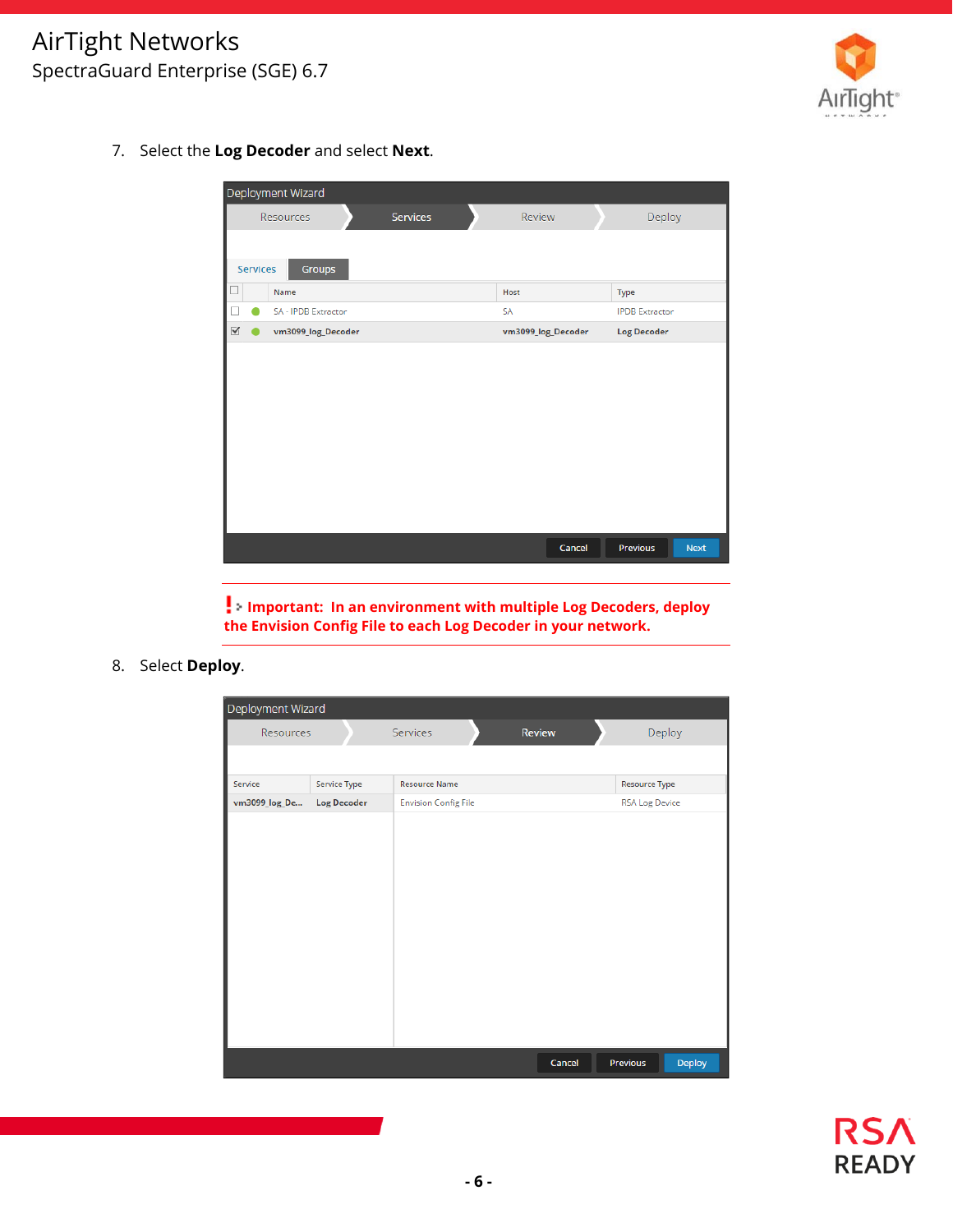## AirTight Networks SpectraGuard Enterprise (SGE) 6.7



9. Select **Close**, to complete the deployment of the Envision Config file.



### *Deploy the Security Analytics Integration Package*

After completing the previous section, *Deploy the enVision Config File*, you can now deploy the Security Analytics Integration Package. Download the appropriate RSA Partner Integration Package, then log into Security Analytics to perform the following actions:

1. From the Security Analytics menu, select **Administration > Services.**

| ' Administration ${}^{\circledcirc}$<br>» |    | $=$ Hosts                            | Services                        | Sources          | Health & Wellness        |              | <b>三</b> System | <b>B</b> Security   |                                                                                                   |
|-------------------------------------------|----|--------------------------------------|---------------------------------|------------------|--------------------------|--------------|-----------------|---------------------|---------------------------------------------------------------------------------------------------|
| <b>C</b> Dashboard                        |    |                                      |                                 |                  |                          |              |                 |                     | <b>4</b> One or more licenses have expired. Please see Licensing Overview for additional details. |
| $\bigoplus$ Investigation                 |    | $\sqrt{20}$ vm3099_log_Decoder       |                                 | Config $\odot$   |                          |              |                 |                     |                                                                                                   |
| $Mr$ Incidents                            | ۰, |                                      | <b>Data Retention Scheduler</b> | <b>App Rules</b> | <b>Correlation Rules</b> | <b>Feeds</b> | <b>Parsers</b>  | <b>Data Privacy</b> | Appliance Service Configuration                                                                   |
| <b>N</b> Alerts                           |    |                                      |                                 |                  |                          |              |                 |                     |                                                                                                   |
| <b>Exi</b> Reports                        |    |                                      |                                 | Live             | <b>Date Installed</b>    |              |                 |                     |                                                                                                   |
| Administration                            |    | $\equiv$ Hosts                       |                                 | N/A              |                          |              |                 |                     |                                                                                                   |
| <b>◎</b> Live                             |    | $S$ Services                         |                                 |                  |                          |              |                 |                     |                                                                                                   |
| <b>1</b> Profile                          |    | s Event Sources<br>Health & Wellness |                                 |                  |                          |              |                 |                     |                                                                                                   |
| <b>心 Sign Out</b>                         |    | 三 System<br><b>R</b> Security        |                                 |                  |                          |              |                 |                     |                                                                                                   |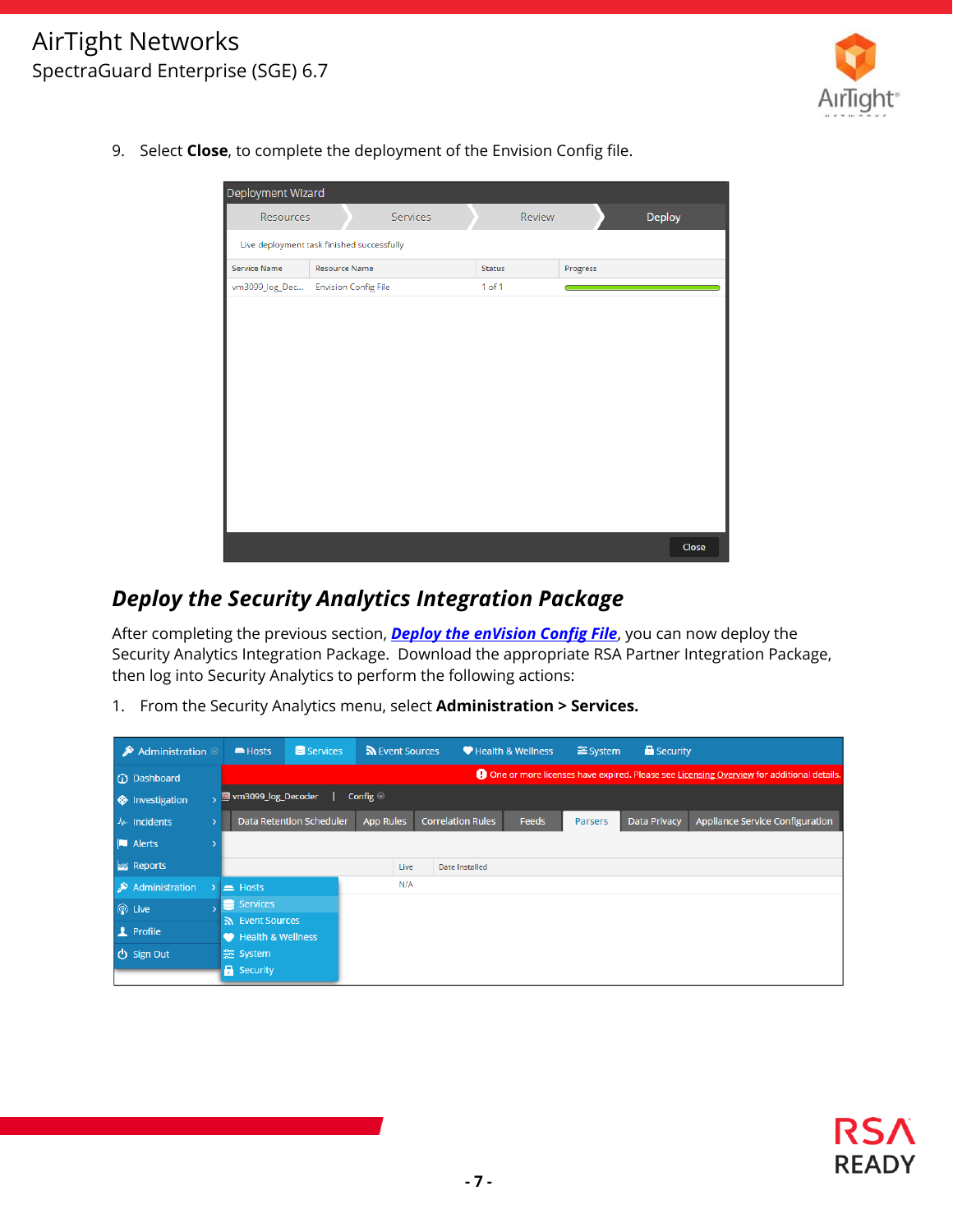

2. Select your Log Decoder from the list, select **View > Config**.

| $\vee$         | vm3099 log Decoder                      |                        | vm3099 log Decoder | Log Decoder         |  | 10.5.0.0.5307    | $\mathbf{Q}$    |
|----------------|-----------------------------------------|------------------------|--------------------|---------------------|--|------------------|-----------------|
| $\Box$         | vm3101 - Concentrator                   | Concentrator<br>vm3101 |                    |                     |  |                  | View            |
| $\Box$ $\circ$ | vm3108.pe.rsa.net - Warehouse Connector |                        | vm3108.pe.rsa.net  | Warehouse Connector |  | Stats<br>Config  | Delete<br>Edit  |
| $\Box$ $\circ$ | vm3109.pe.rsa.net - Warehouse Connector |                        | vm3109.pe.rsa.net  | Warehouse Connector |  | Explore          | Start           |
|                |                                         |                        |                    |                     |  | Logs<br>Security | Stop<br>Restart |

**Important: In an environment with multiple Log Decoders, repeat on the deployment of the RSA Partner Integration Package on each Log Decoder.** 

3. Next, select the **Parsers** tab and click the **Upload** button.

| Administration $\otimes$                                                                     |                                                | Hosts | Services                        | Sources          |                          | Health & Wellness | se System      | <b>B</b> Security |                                        |
|----------------------------------------------------------------------------------------------|------------------------------------------------|-------|---------------------------------|------------------|--------------------------|-------------------|----------------|-------------------|----------------------------------------|
| (b) One or more licenses have expired. Please see Licensing Overview for additional details. |                                                |       |                                 |                  |                          |                   |                |                   |                                        |
|                                                                                              | <b>ED</b> vm3099_log_Decoder<br>Config $\odot$ |       |                                 |                  |                          |                   |                |                   |                                        |
| General                                                                                      | <b>Files</b>                                   |       | <b>Data Retention Scheduler</b> | <b>App Rules</b> | <b>Correlation Rules</b> | Feeds             | <b>Parsers</b> | Data Privacy      | <b>Appliance Service Configuration</b> |
|                                                                                              | $\bullet$ Upload                               |       |                                 |                  |                          |                   |                |                   |                                        |

4. From the *Upload Parsers* window, click the **Add** button and select the *.envision* file.

**Important: The .envision file is contained within the .zip file downloaded from the RSA Community.** 

| <b>Upload Parsers</b> |          |                   |                  |        |
|-----------------------|----------|-------------------|------------------|--------|
|                       | - Delete |                   |                  |        |
| <b>File Name</b>      | Progress | <b>Start Time</b> | <b>File Name</b> | Status |
|                       |          |                   |                  |        |
|                       |          |                   |                  |        |
|                       |          |                   |                  |        |
|                       |          |                   |                  |        |
|                       |          |                   |                  |        |
|                       |          |                   |                  |        |
|                       |          |                   |                  |        |
|                       |          |                   |                  |        |
|                       |          |                   | Cancel           | Upload |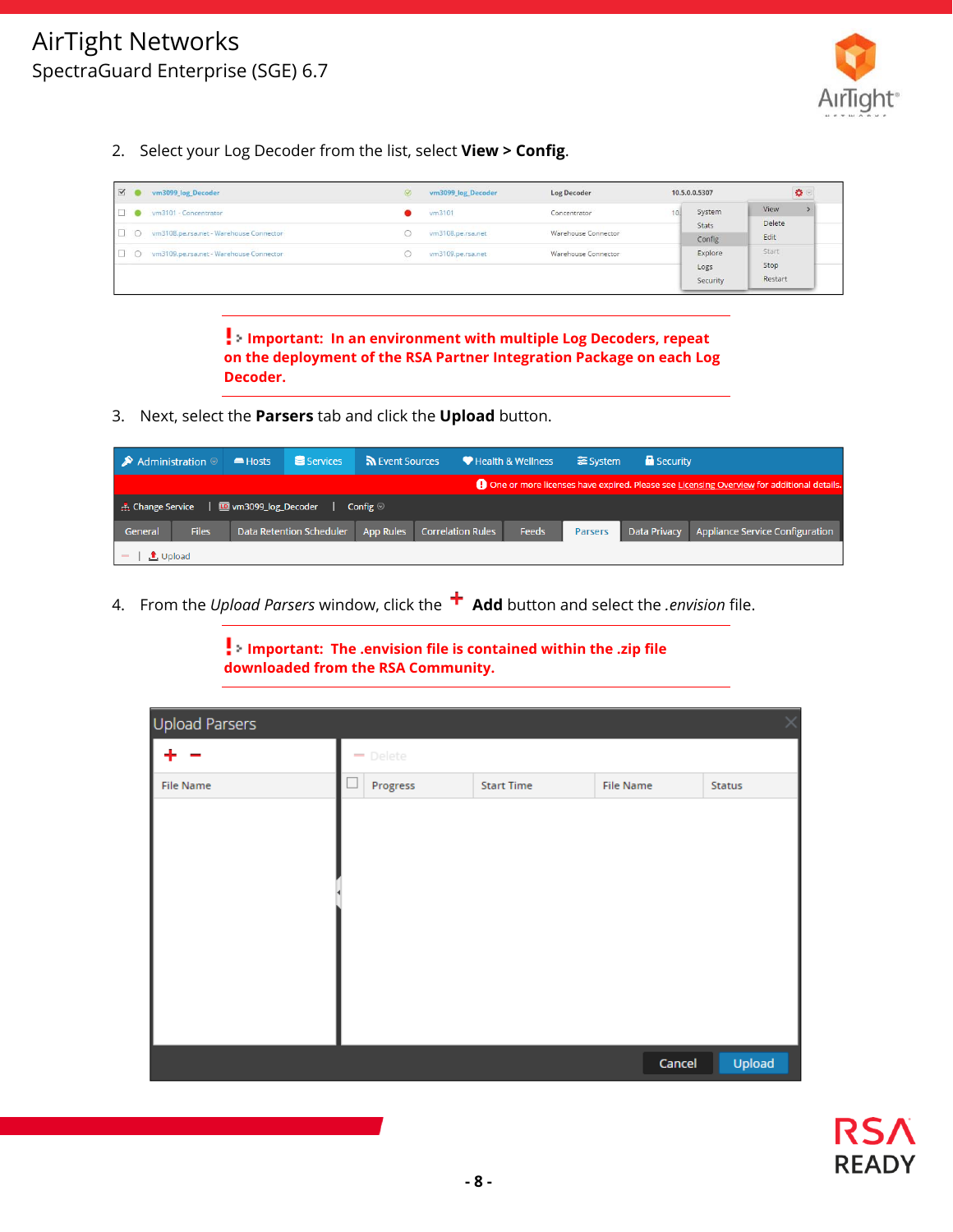

5. Under the file name column, select the integration package name and click **Upload**.

| <b>Upload Parsers</b>      |          |                   |                  |        | X.            |
|----------------------------|----------|-------------------|------------------|--------|---------------|
|                            | - Delete |                   |                  |        |               |
| File Name ^                | Progress | <b>Start Time</b> | <b>File Name</b> |        | <b>Status</b> |
| atnspectraguardpe.envision |          |                   |                  |        |               |
|                            |          |                   |                  |        |               |
|                            |          |                   |                  |        |               |
|                            |          |                   |                  |        |               |
|                            |          |                   |                  |        |               |
|                            |          |                   |                  |        |               |
|                            |          |                   |                  |        |               |
|                            |          |                   |                  |        |               |
|                            |          |                   |                  |        |               |
|                            |          |                   |                  | Cancel | Upload        |

6. Upon completion of the upload click **Cancel**.

| Upload Parsers             |          |                     |                  |           |
|----------------------------|----------|---------------------|------------------|-----------|
|                            | - Delete |                     |                  |           |
| File Name ^                | Progress | <b>Start Time</b>   | <b>File Name</b> | Status    |
| atnspectraguardpe.envision |          | 2016-02-11 09:03:13 | atnspectraguard  | Completed |
|                            |          |                     |                  |           |
|                            |          |                     |                  |           |
|                            |          |                     |                  |           |
|                            |          |                     |                  |           |
|                            |          |                     |                  |           |
|                            |          |                     |                  |           |
|                            |          |                     |                  |           |
|                            |          |                     |                  |           |
|                            |          |                     | Cancel           | Upload    |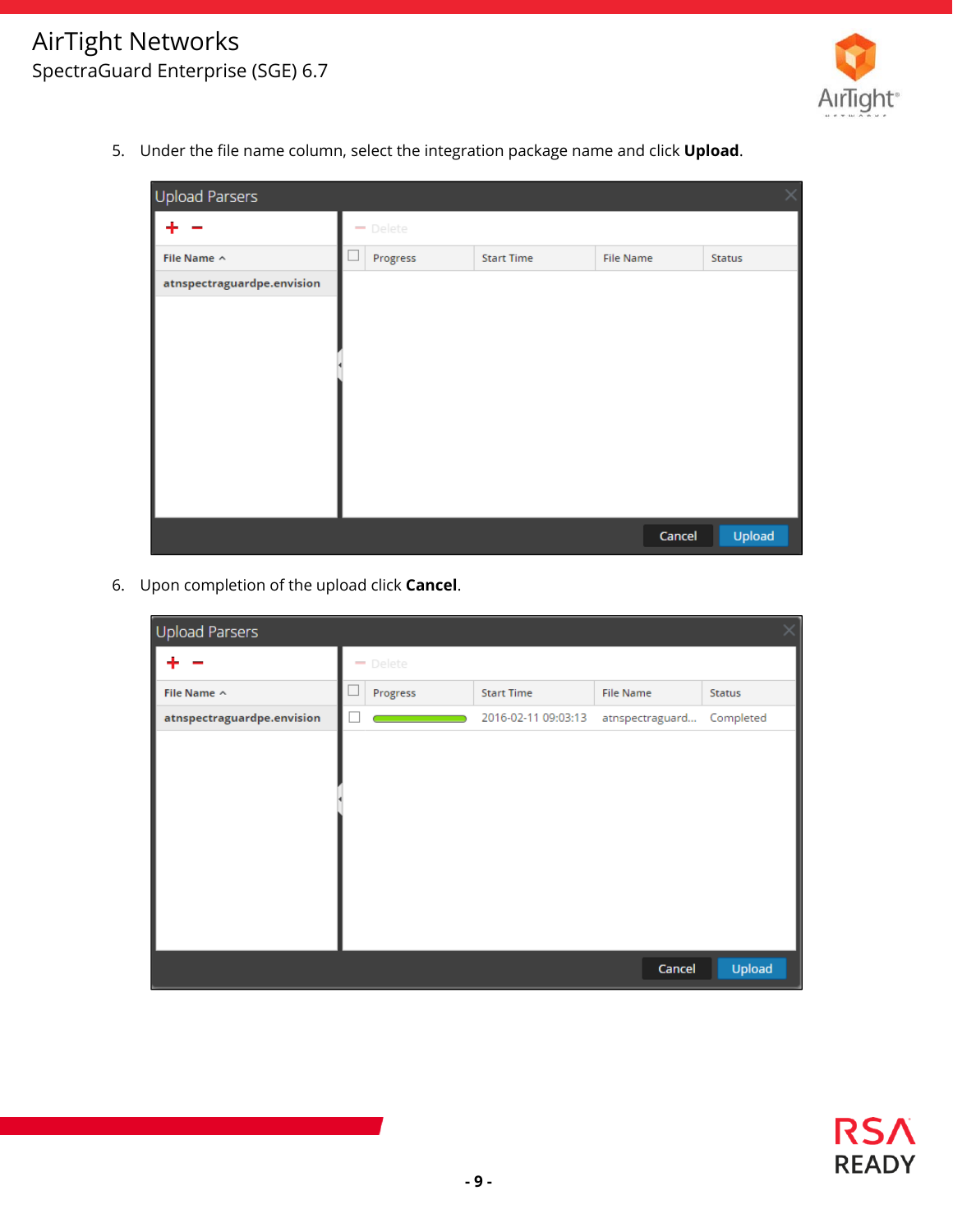## AirTight Networks SpectraGuard Enterprise (SGE) 6.7



7. Connect to the Security Analytics Log Decoder Server using WinSCP. Copy the table-mapcustom.xml file from the contents of the .zip file to the /etc/netwitness/ng/envision/etc folder. If the table-map-custom.xml file already exists on the log decoder(s), enter only the contents between the <mappings>...</mappings>.

|                                                                                                                                                                                                                                                                                                                                                                                                                                                                                                                                                                                                                                                                                                                                                                                                                                                                                                                                                                                                                                                                                                                                                                                                                                                                                                                                                                                         | <mappings></mappings> |                                                                                                    |
|-----------------------------------------------------------------------------------------------------------------------------------------------------------------------------------------------------------------------------------------------------------------------------------------------------------------------------------------------------------------------------------------------------------------------------------------------------------------------------------------------------------------------------------------------------------------------------------------------------------------------------------------------------------------------------------------------------------------------------------------------------------------------------------------------------------------------------------------------------------------------------------------------------------------------------------------------------------------------------------------------------------------------------------------------------------------------------------------------------------------------------------------------------------------------------------------------------------------------------------------------------------------------------------------------------------------------------------------------------------------------------------------|-----------------------|----------------------------------------------------------------------------------------------------|
| <mapping envisiondisplayname="IPMask" envisionname="mask" flags="None" nwname="mask"></mapping><br><mapping envisionname="location_desc" flags="None" nwname="loc.desc"></mapping><br><mapping envisionname="version" flags="None" nwname="version"></mapping><br><mapping envisiondisplayname="DeviceMacAddress" envisionname="macaddr" flags="None" format="MAC" nwname="eth.host"></mapping><br><mapping envisiondisplayname="SSID" envisionname="ssid" flags="None" nwname="wlan.ssid"></mapping><br><mapping envisiondisplayname="ChangeOldValue" envisionname="change_old" flags="None" nwname="change.old"></mapping><br><mapping envisiondisplayname="Severity SeverityLevel" envisionname="severity" flags="None" nwname="severity"></mapping><br><mapping envisiondisplayname="ChangeNewValue" envisionname="change_new" flags="None" nwname="change.new"></mapping><br><mapping envisionname="product" flags="None" nwname="product"></mapping><br><mapping envisiondisplayname="BSSID" envisionname="bssid" flags="None" nwname="wlan.ssid"></mapping><br><mapping envisiondisplayname="SourceMacAddress" envisionname="smacaddr" flags="None" format="MAC" nulltokens="Unknown" nwname="eth.src"></mapping><br><mapping envisionname="context" flags="None" nwname="context"></mapping><br><mapping envisionname="encryption type" flags="None" nwname="crypto"></mapping> |                       | <mapping envisionname="wifi channel" flags="None" format="UInt16" nwname="wlan.channel"></mapping> |

 $<$ /mappings>

#### 8. Navigate to **Administration > Services** and check the **Log Decoder(s)** then click **Restart.**

| <b>M</b> | vm3099 log Decoder                        | vm3099 log Decoder | Log Decoder         | 10.5.0.0.5307 | $\mathbf{Q}$   |
|----------|-------------------------------------------|--------------------|---------------------|---------------|----------------|
| $\Box$   | vm3101 - Concentrator                     | vm3101             | Concentrator        | 10.5.0.0.5307 | View           |
|          | O vm3108.pe.rsa.net - Warehouse Connector | vm3108.pe.rsa.net  | Warehouse Connector |               | Delete<br>Edit |
|          | O vm3109.pe.rsa.net - Warehouse Connector | vm3109.pe.rsa.net  | Warehouse Connector |               | Start          |
|          |                                           |                    |                     |               | Stop           |
|          |                                           |                    |                     |               | Restart        |

#### 9. Navigate to **Administration > Services** and check the **Log Decoder(s)** then click **View> Config.**

| $\vee$   | vm3099 log Decoder                        | $\sigma$ | vm3099 log Decoder                       | Log Decoder  |                             | 10.5.0.0.5307            | $\mathbf{Q}$ |        |  |                |
|----------|-------------------------------------------|----------|------------------------------------------|--------------|-----------------------------|--------------------------|--------------|--------|--|----------------|
| $\Box$   | vm3101 - Concentrator                     |          | vm3101                                   | Concentrator |                             | System                   | View         |        |  |                |
| $\Box$ ( | vm3108.pe.rsa.net - Warehouse Connector   |          | vm3108.pe.rsa.net                        |              | Warehouse Connector         | Stats                    |              | Config |  | Delete<br>Edit |
|          | O vm3109.pe.rsa.net - Warehouse Connector |          | Warehouse Connector<br>vm3109.pe.rsa.net |              | Explore<br>Logs<br>Security | Start<br>Stop<br>Restart |              |        |  |                |

#### 10. The new device is listed under the Log Decoder(s) General Tab within the Service Parsers Configuration.

| Service Parsers Configuration |                     | Enable All Disable All |
|-------------------------------|---------------------|------------------------|
| <b>Name</b>                   | $\vee$ Config Value |                        |
| atnspectraguardpe             |                     |                        |

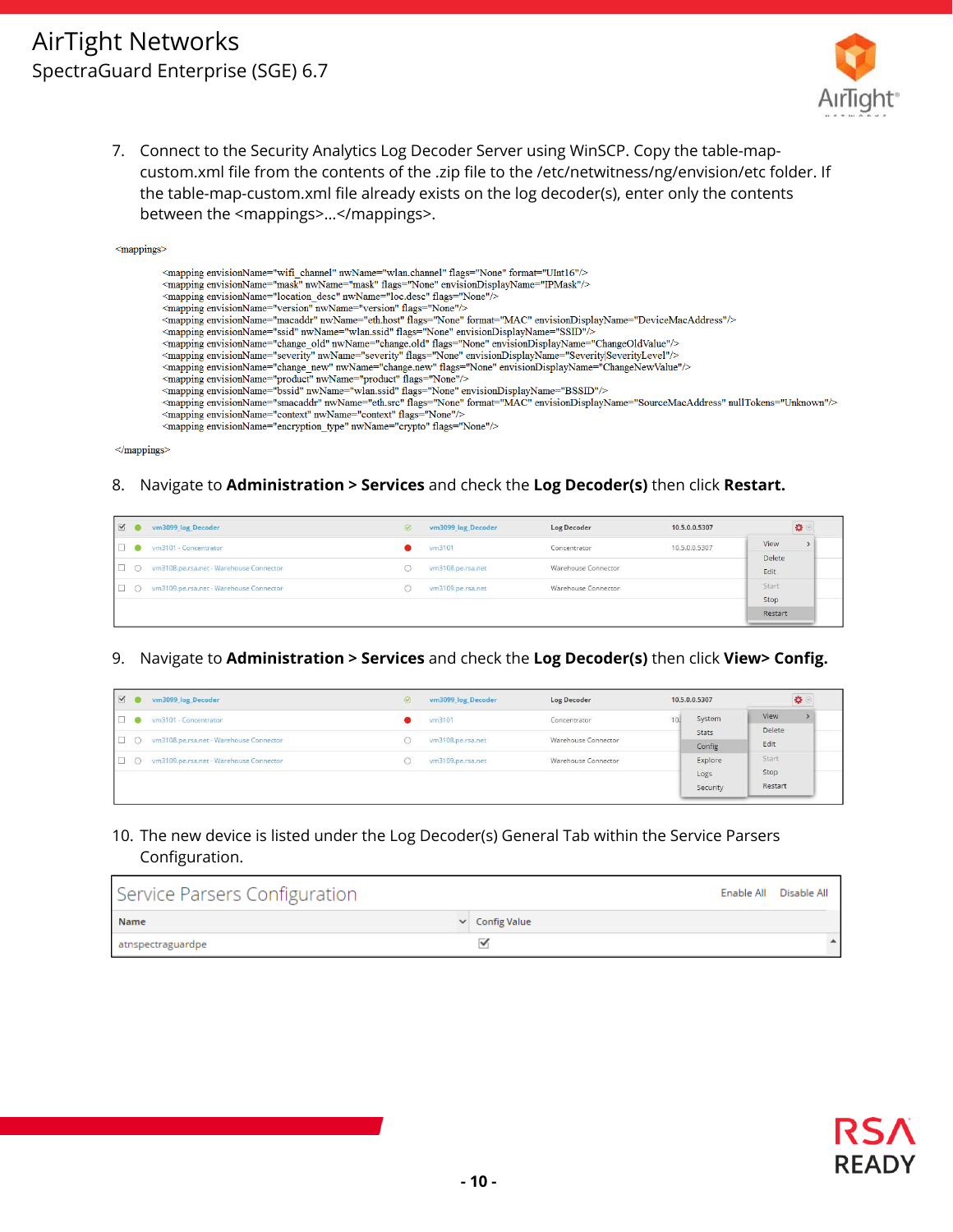

11. The Log Decoder is now ready to parse events for this device. Below is an example of the RSA SA metadata collected from an Absolute DDS logfile.

| <b>Event Reconstruction</b> |                   |         |                                                                    |                       |                                                 | $Q \nearrow \times$                   |
|-----------------------------|-------------------|---------|--------------------------------------------------------------------|-----------------------|-------------------------------------------------|---------------------------------------|
| service                     | id                |         | type service type<br>10.100.52.173 88016 Log atnspectraguardpe IPS |                       | service class event source<br>AirTight_40:8D:8E |                                       |
| 图 View Meta                 | <b>E</b> View Log |         | <b>Export Logs</b>                                                 | Open Event in New Tab |                                                 | Cancel                                |
|                             |                   |         |                                                                    |                       |                                                 |                                       |
| sessionid<br>time           | ٠                 | 88016   | 2016-02-11T09:22:47.0                                              |                       |                                                 |                                       |
| size                        | ÷<br>$\equiv$     | 745     |                                                                    |                       |                                                 |                                       |
| device.ip                   | $\equiv$          |         | 10.100.52.173                                                      |                       |                                                 |                                       |
| medium                      |                   |         |                                                                    |                       |                                                 |                                       |
|                             | $\equiv$          | 32      |                                                                    |                       |                                                 |                                       |
| device.type                 | ٠                 |         | "atnspectraguardpe" @                                              |                       |                                                 |                                       |
| device.class                | ٠                 | "IPS" @ |                                                                    |                       |                                                 |                                       |
| header.id                   | $\equiv$          | "0103"  |                                                                    |                       |                                                 |                                       |
| eth.src                     | ٠                 |         | 00:15:17:25:5E:23                                                  |                       |                                                 |                                       |
| product                     | Ξ                 |         | "SpectraGuard Enterprise"                                          |                       |                                                 |                                       |
| version                     | ٠                 | "6.6" ⊙ |                                                                    |                       |                                                 |                                       |
| user.dst                    | $\equiv$          |         | "A4:67:06:6E:47:D9" @                                              |                       |                                                 |                                       |
| ip.addr                     | $\equiv$          |         | 10.10.10.10                                                        |                       |                                                 |                                       |
| loc.desc                    | $\equiv$          |         | "//MasterCard/Unknown"                                             |                       |                                                 |                                       |
| severity                    | $\equiv$          | "High"  |                                                                    |                       |                                                 |                                       |
| event.source                | $\equiv$          |         | "AirTight_40:8D:8E" @                                              |                       |                                                 |                                       |
| level                       | ٠                 | 3       |                                                                    |                       |                                                 |                                       |
| msg.id                      | $\equiv$          | "799" ⊙ |                                                                    |                       |                                                 |                                       |
| $event.cat.name =$          |                   |         | "Policies.Rules.Rejects" ®                                         |                       |                                                 |                                       |
|                             |                   |         |                                                                    |                       |                                                 |                                       |
|                             |                   |         |                                                                    |                       |                                                 |                                       |
| $\langle \rangle$           |                   |         |                                                                    |                       |                                                 | Viewing Log E Show Reconstruction Log |

# **AirTight Networks SpectraGuard Enterprise Configuration**

The SpectraGuard Enterprise server should be configured to send syslog events to the RSA Security Analytics appliance. The following steps give a brief overview to configure RSA Security Analytics as a syslog event receiver. For detailed description of the SpectraGuard Enterprise user interface, please refer to SpectraGuard Enterprise User Guide document.

- 1. Login to SpectraGuard Enterprise UI as a user with administrator privileges.
- 2. Select the Administration tab and then the Global Policies view.
- 3. Select ESM Integration, then Syslog. The Syslog Configuration screen will now open.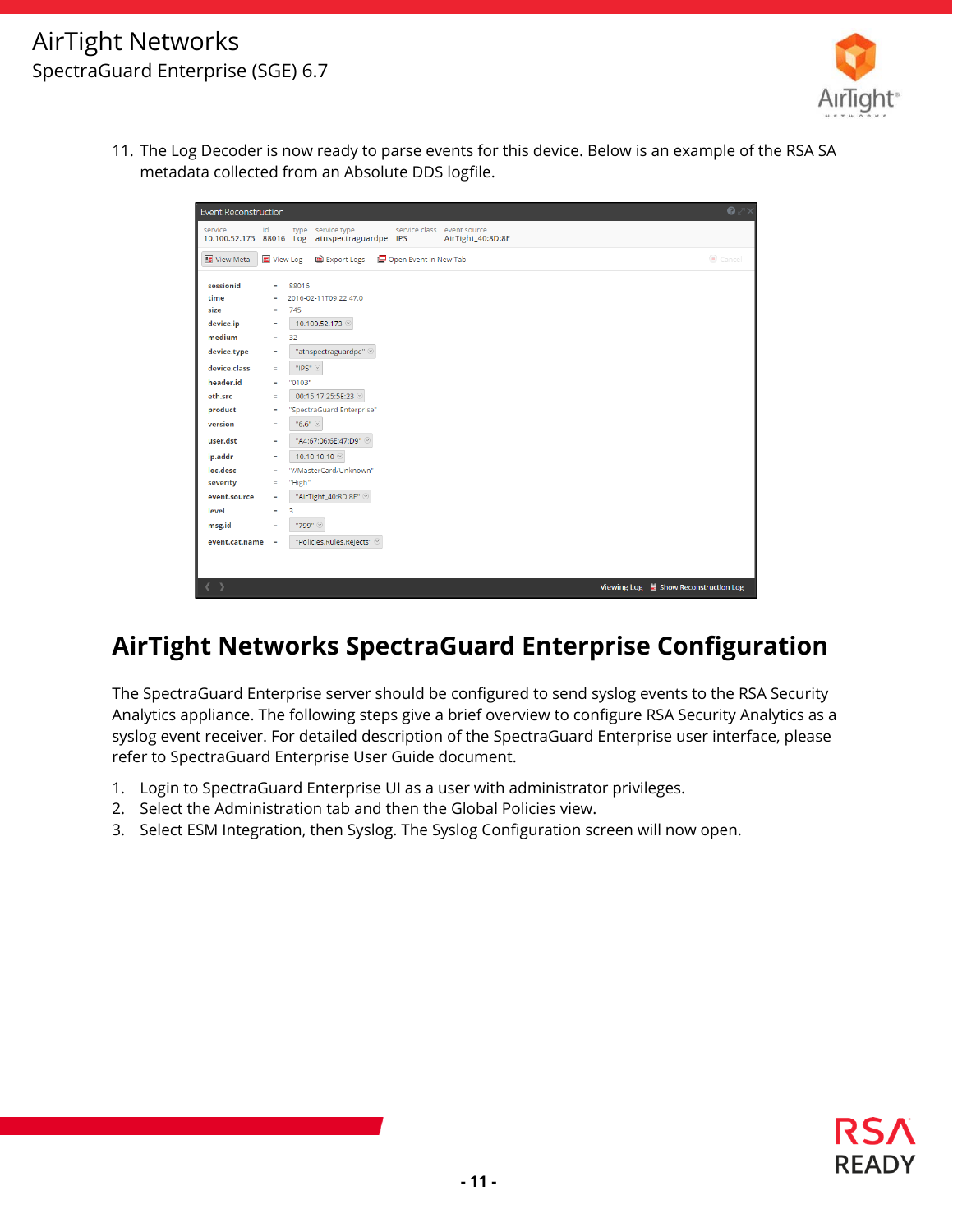

# *Syslog Configuration*

The Syslog Configuration screen allows the SpectraGuard Enterprise to send events to designated Syslog receivers.

- **Syslog Integration Status:** If **Syslog Integration Enabled** is checked, the system sends messages to the configured Syslog Servers. Otherwise, Syslog integration services are shut-off and you cannot manage the Syslog Servers.
- **Current Status**: Displays the Current Status of the Syslog Server: *Running* or *Stopped*. An *Error* status is shown in one of the following cases:
	- One of the configured and enabled Syslog Servers has a hostname, which cannot be resolved
	- System Server is stopped
	- Internal error, in which case you need to contact AirTight Networks Technical Support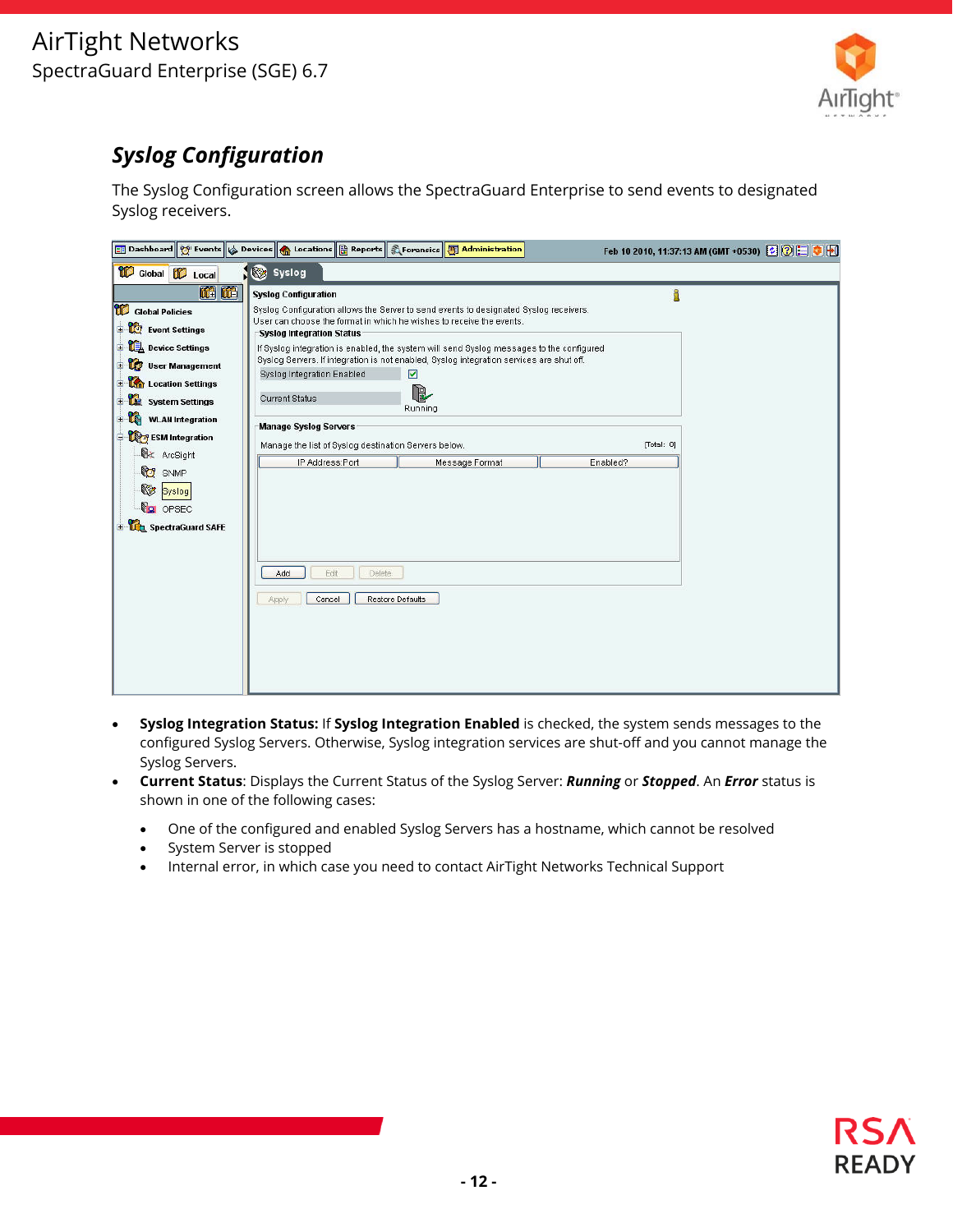

# *Adding RSA Security Analytics Server as Syslog receiver*

1. Under **Manage Syslog Severs**, click **Add** to open the **Syslog Configuration** screen.

| <b>Syslog Configuration</b>                                                                                                                                                                                                                                                                                                                                                                                                                                                                                                              |     |  |  |  |  |  |  |  |  |  |
|------------------------------------------------------------------------------------------------------------------------------------------------------------------------------------------------------------------------------------------------------------------------------------------------------------------------------------------------------------------------------------------------------------------------------------------------------------------------------------------------------------------------------------------|-----|--|--|--|--|--|--|--|--|--|
| <b>Syslog Configuration</b>                                                                                                                                                                                                                                                                                                                                                                                                                                                                                                              |     |  |  |  |  |  |  |  |  |  |
| Specify the IP Address / Hostname, and Port Number of the Syslog Server to which<br>events should be sent. You can control the syslog message format by using the<br>Message Format field. The supported formats are "Plain text" and "IDMEF".<br>SpectraGuard Enterprise will send events to the Syslog Server if and only if<br><b>Enabled?</b> is checked. By default it is checked whenever a new Syslog Server is added.<br>If you do not want the events to be sent to a Syslog Server, uncheck Enabled? check<br>box at any time. |     |  |  |  |  |  |  |  |  |  |
| Syslog Server (IP Address/Hostname).                                                                                                                                                                                                                                                                                                                                                                                                                                                                                                     |     |  |  |  |  |  |  |  |  |  |
| Port Number                                                                                                                                                                                                                                                                                                                                                                                                                                                                                                                              | 514 |  |  |  |  |  |  |  |  |  |
| Plain text<br>Message Format                                                                                                                                                                                                                                                                                                                                                                                                                                                                                                             |     |  |  |  |  |  |  |  |  |  |
| ☑<br>Enabled?                                                                                                                                                                                                                                                                                                                                                                                                                                                                                                                            |     |  |  |  |  |  |  |  |  |  |
| Add<br>Cance                                                                                                                                                                                                                                                                                                                                                                                                                                                                                                                             |     |  |  |  |  |  |  |  |  |  |

- 2. Enter the **Syslog Server (IP Address or Hostname)** of the RSA Security Analytics server.
- 3. Enter the **Port Number** of the Security Analytics syslog port (Default: 514).
- 4. From the **Message Format pull-down menu,** select **Plain text**. This specifics the format inwhich events are sent to Security Analytics.
- 5. Next, check the **Enabled** checkbox. This enables events to be sent to this Syslog receiver.
- 6. Finish by clicking the **Add** button.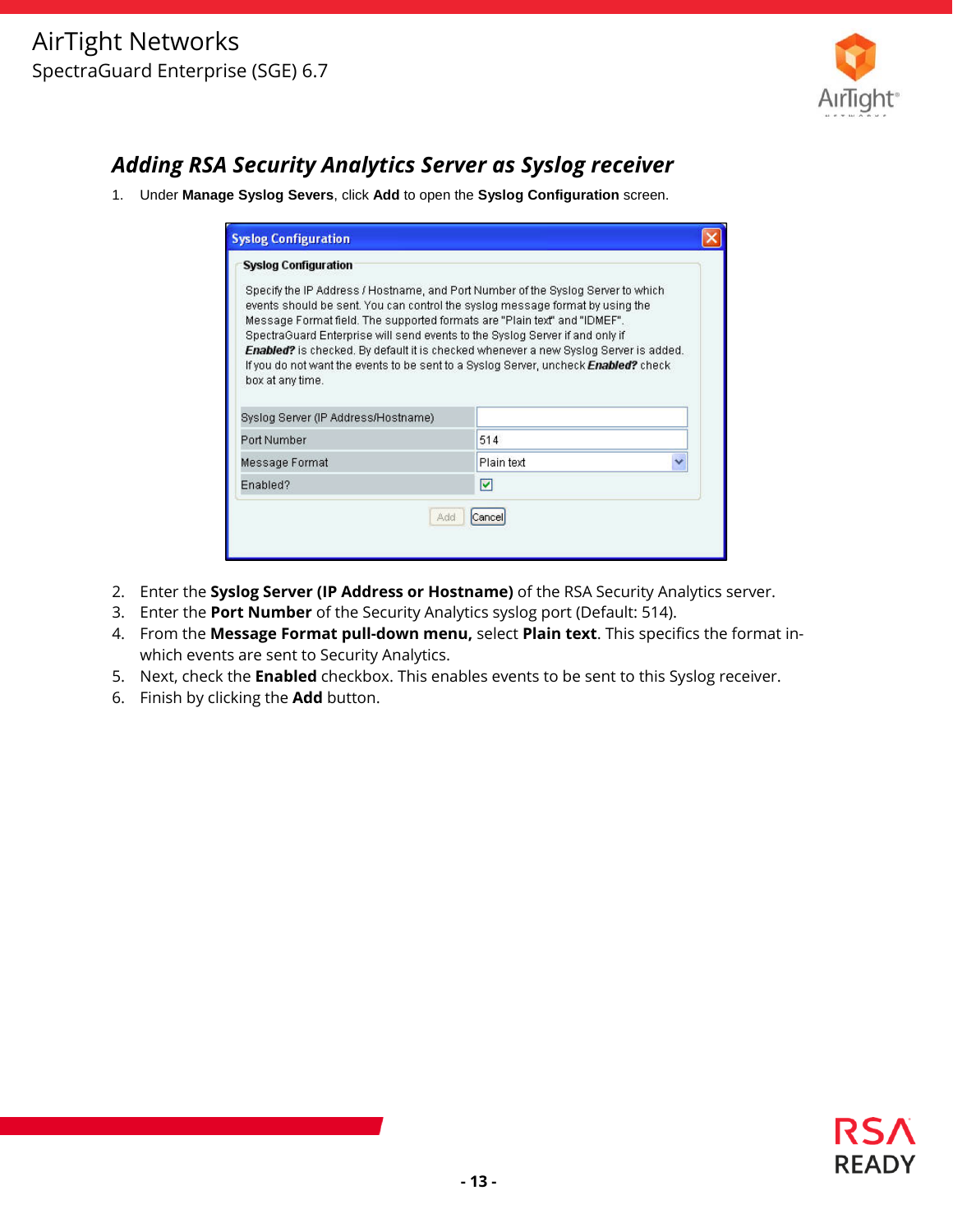

# **Certification Checklist for RSA Security Analytics**

Date Tested: 2/12/2016

| <b>Certification Environment</b>                                             |      |                   |  |  |  |  |  |  |
|------------------------------------------------------------------------------|------|-------------------|--|--|--|--|--|--|
| <b>Version Information</b><br><b>Product Name</b><br><b>Operating System</b> |      |                   |  |  |  |  |  |  |
| <b>RSA Security Analytics</b>                                                | 10.5 | Virtual Appliance |  |  |  |  |  |  |
| AirTight SpectraGuard (SGE)                                                  | 6.7  | Linux/Centos      |  |  |  |  |  |  |

| <b>Security Analytics Test Case</b>                           | Result |
|---------------------------------------------------------------|--------|
| <b>Device Administration</b>                                  |        |
| Partner's device name appears in Device Parsers Configuration |        |
| Device can be enabled from Device Parsers Configuration       |        |
| Device can be disabled from Device Parsers Configuration      |        |
| Device can be removed from Device Parsers Configuration       |        |
| Investigation                                                 |        |
| Device name displays properly from Device Type                |        |
| Displays Meta Data properly within Investigator               |        |

 $=$  Pass  $\bf{X}$  = Fail N/A = Non-Available Function